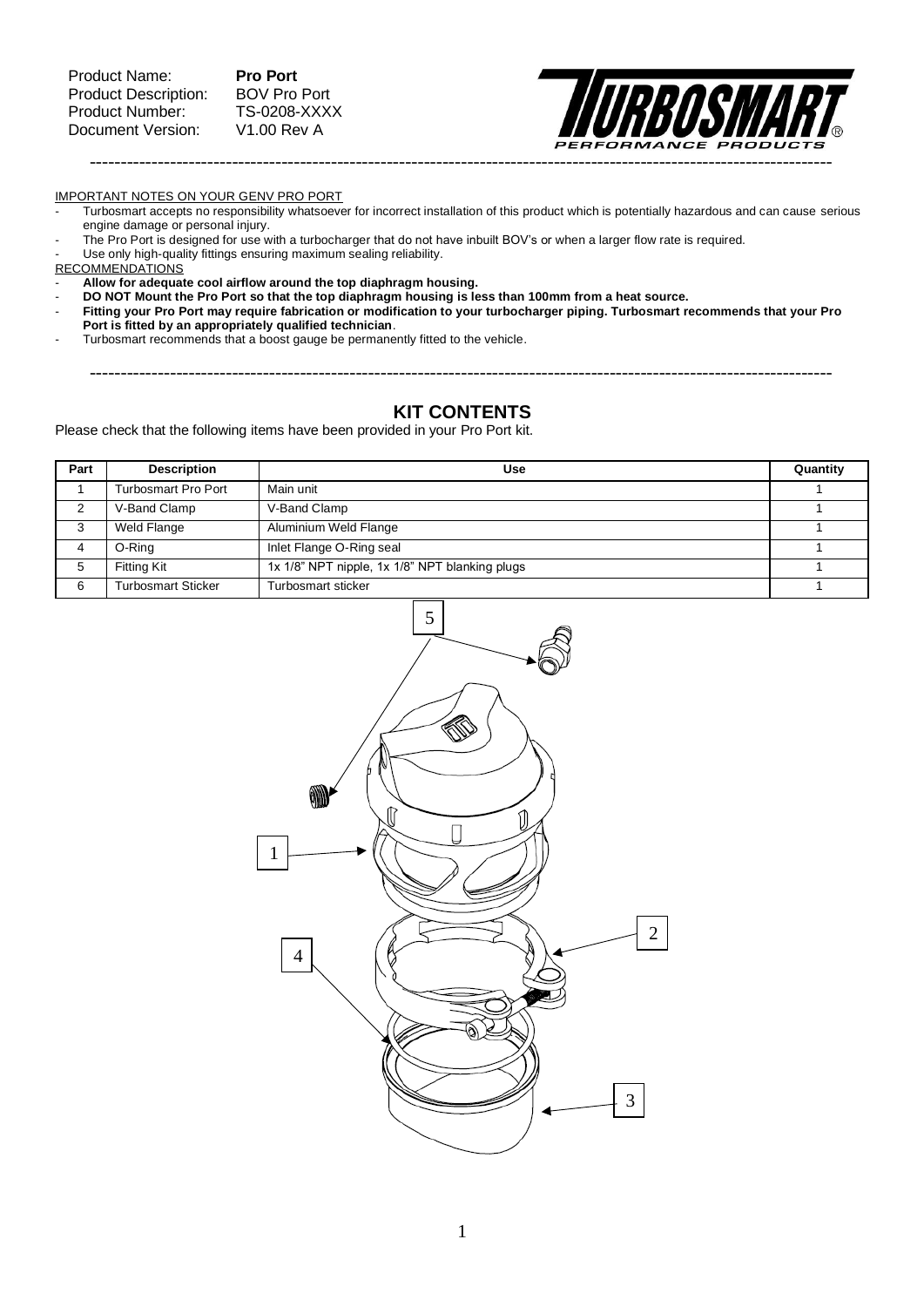# **CONTENTS**

# <span id="page-1-0"></span>**TOOLS REQUIRED**

- Non-marking spanners to tighten fittings
- 
- 
- Non-marking spanners to the<br>- 4mm hex key<br>- 3/16" hex key<br>- Collar tool (TS-0550-3014)
- Flat Blade screwdriver

# <span id="page-1-1"></span>**SUGGESTED SEALANTS**

- Loctite 243 Thread locker
- Loctite 271 Thread locker<br>- Loctite 567 Thread Sealant
-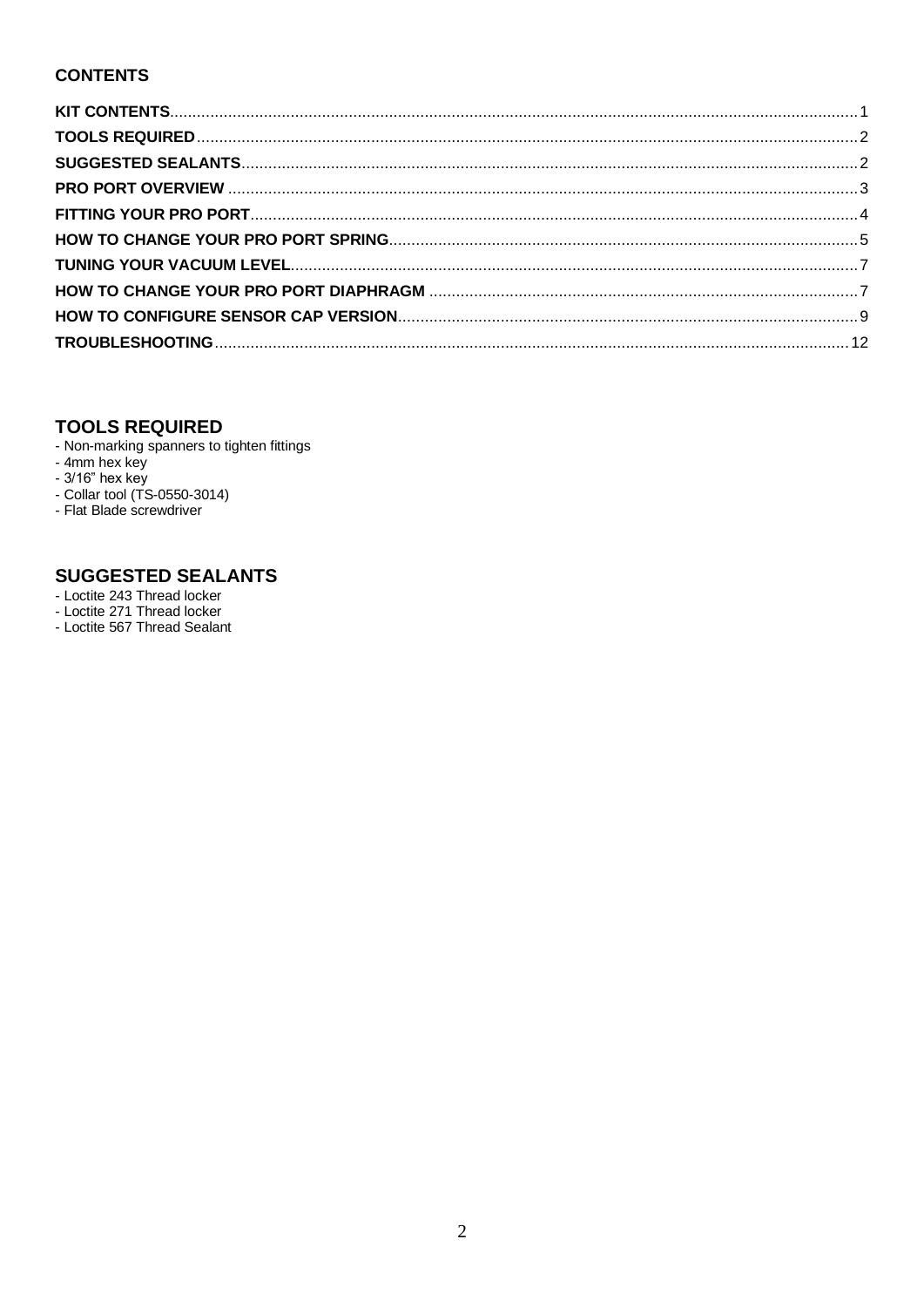<span id="page-2-0"></span>

**Figure 2 – Pro Port Overview**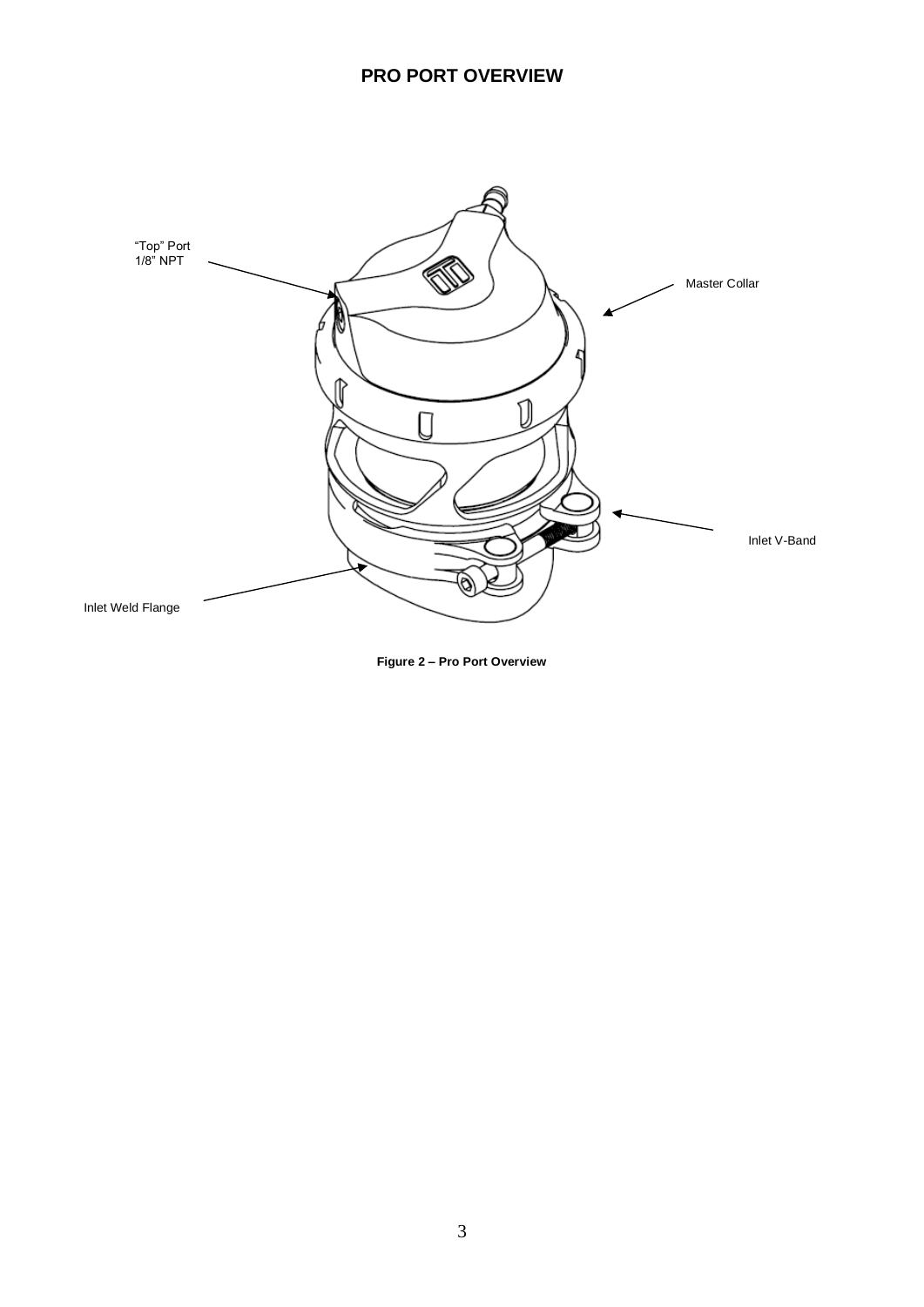<span id="page-3-0"></span>

# **Mounting your New Turbosmart Pro Port**

The Pro Port is a second option fit for Powerport sized Flanges, further expanding the Range of BOV's available from Turbosmart.

For best results, an attempt should be made, if space allows, to mount the Pro Port as close to the throttle as possible. The Pro Port should be mounted such that it is not on the inside radius of any bend.

# **CAUTION!**

**Do not place the actuator cap near a significant heat source as this could shorten the life of the diaphragm.**

**2**

# **Fitting the Pro Port**

Prior to mounting the Pro Port, place v-band over weld on flange **3** by unscrewing the bolt on the v-band as far out as possible and then squeezing the bolt in a syringe motion to expand the v-band (squeeze the dots together below). Once the v-band is in its fully expanded position, slide the v-band over the flange to allow for the Pro Port to be installed.

Do not forget to put the O-Ring seal into the flange before mounting the unit on the charge pipe. Using the 4mm hex bit socket and a torque wrench, Tighten the V-Band to 4N.m (3 ft/lbs). Ensure the Pro Port is home correctly while torquing the bolt to not have a false torque as this will likely contribute to leaks.



.





# **Fit Actuator Port Fittings**

Fit top chamber port fittings prior to mounting the Pro Port, install **3** 1/8" NPT blank with 3/16" hex key and signal nipple into ports in the cap. Port order or orientation is not important, select which suits your packaging requirements. Apply thread lubricant and screw in clockwise until finger tight, then tighten further 1-2 turns for seal.

Select a suitable manifold pressure source, use the shortest possible hose length to the Pro Port.

## **CAUTION!**

**Do not share manifold pressure source with fuel pressure regulator or any other critical instrument.**



**Start Engine and Check for Leaks**

**Congratulations, your Pro Port is installed and ready for use.** Double check all fittings, lines and mountings then proceed to start engine and check for leaks.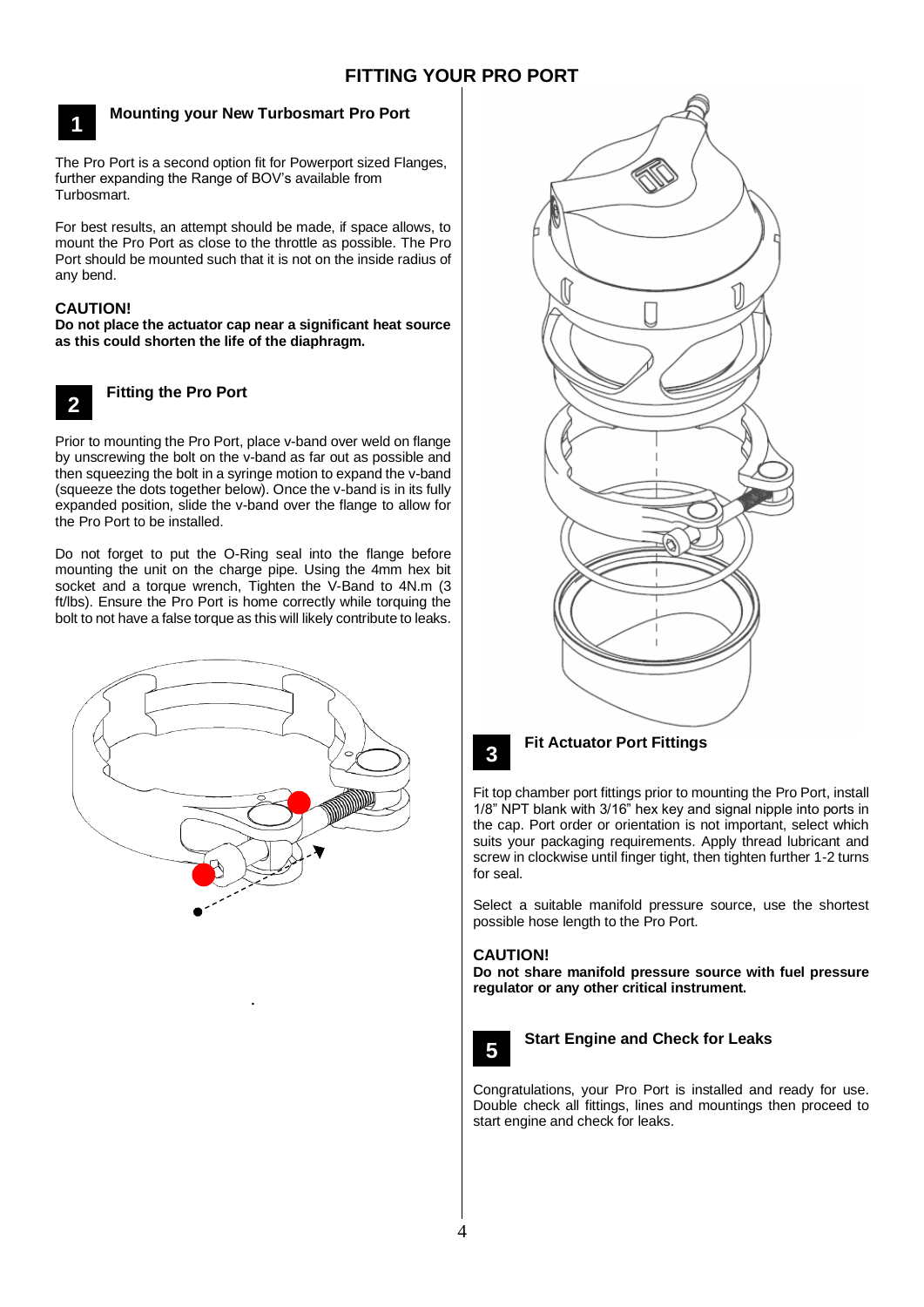# **HOW TO CHANGE YOUR PRO PORT SPRING**

<span id="page-4-0"></span>------------------------------------------------------------------------------------------------------------------------

The Pro Port has a variety of springs to suit different Vacuum levels and applications. Turbosmart provides the Pro Port pre-installed with 18InHg spring. Different spring combinations may be required to suit different application requirements and tuning.



# **Remove Pro Port BOV From Charge Pipe**

Remove manifold pressure source hose from the BOV. Unscrew **3** V-band bolt in an anti-clockwise direction to the very end of the thread, squeeze the bolt against the V-band in a syringe like motion to expand the V-band over the flange. Remove Pro Port being careful not to drop or lose the sealing O-Ring.

#### **CAUTION!**

**Allow engine to cool down before removing your Pro Port**

**2**

**Remove Top Cap**

Prior to removing the Pro Port cap, remove all fittings from the **3** 1/8"NPT ports. Press down with light to medium load on the cap in a press or vice. Unscrew locking collar with a collar tool **(TS-0550-3014)** in an anti-clockwise direction until completely disengaged and gently remove tension from the press or vice allowing the spring to expand, finally remove cap when the spring has stopped expanding.

# **CAUTION!**

**Use soft jaws to prevent cosmetic damage.** 

# **CAUTION!**

**Maintain downward pressure on cap while removing collar or non-repairable thread damage will occur.**





Configure Pro Port with preferred spring combination.



**Replace springs**

A new configuration of springs can now be selected. There are two sets of types of springs. An inner and outer. It is not possible to run two of the same. It must be an inner and outer. **3**

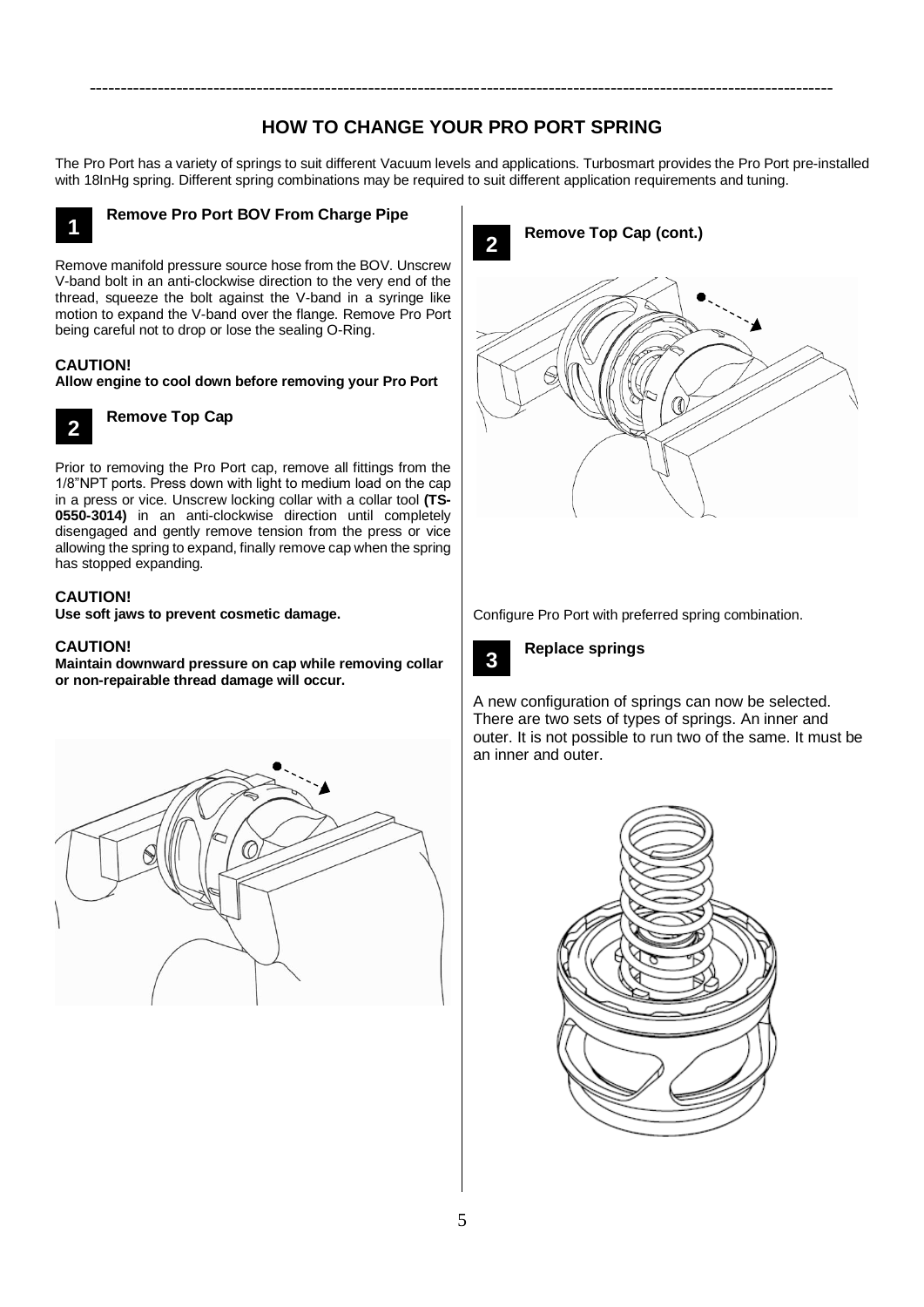# **4 3**

#### **Familiarise Yourself with Cap and Body Notches**

Locate cap and body notches and grooves which dictate the alignment of the cap. These notches are used to locate the cap onto the body and must be aligned prior to compression of the cap onto the body.

### **CAUTION!**

**Ensure notches are aligned and seated home correctly prior to exerting force to tighten collar, permanent damage will occur if these are not aligned correctly**.







# **Press Cap onto Body**

Using a press or vice, compress the cap onto the body ensuring **3** the notches are remaining aligned. Once the cap has seated home onto the body, screw the collar down by hand in a clockwise direction. While still in the press or vice, Tighten the collar further with the collar tool until the collar will not turn.

# **CAUTION!**

**Maintain downward pressure on cap while tightening collar or non-repairable thread damage will occur.**

Reinstall fittings to the cap of the Pro Port using fresh Loctite 567 thread sealant.





**Reinstall Pro Port**

Place V-band over weld on flange by unscrewing the bolt on the **3**V-band as far out as possible and then squeezing the bolt in a syringe motion to expand the V-band. Once the V-band is in its fully expanded position, slide the v-band over the flange to allow for the Pro Port to be installed.

Do not forget to put the O-ring into the flange before mounting the unit on the Charge pipe. Using the 4mm hex bit socket and a torque wrench tighten the V-Band to **4N.m (3 ft/lbs).**

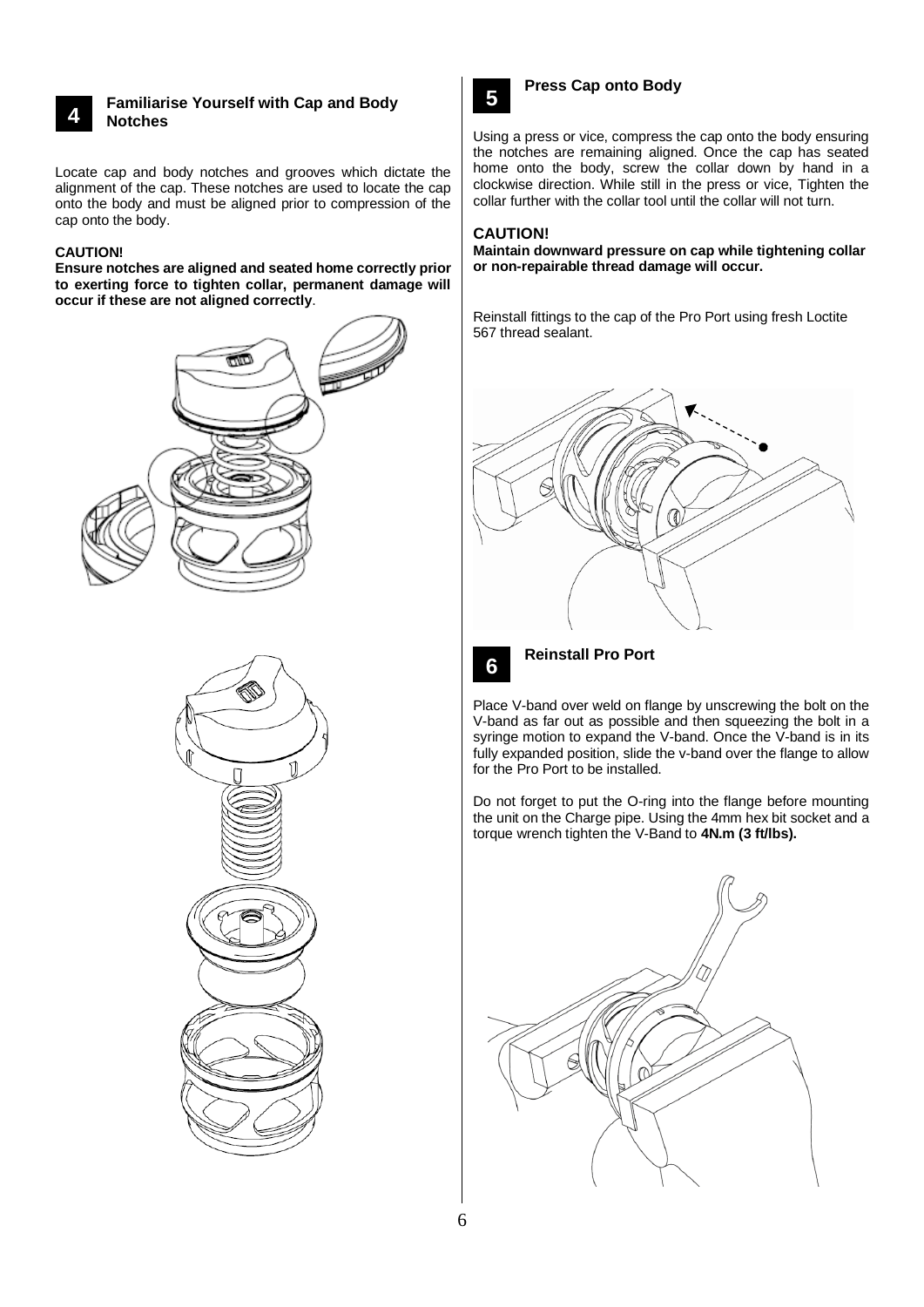# **TUNING YOUR VACUUM LEVEL**

<span id="page-6-0"></span>------------------------------------------------------------------------------------------------------------------------

The Pro Port has a variety of springs to suit different vacuum levels. Different tuning levels and engine configurations produce different levels of idle vacuum. The Pro Port is fitted with a standard spring which will remain closed until the engine produces more than 18 in/Hg. Turbosmart has a range of springs to suit different vacuum levels to ensure high levels of response from the Pro Port.

## **IMPORTANT NOTES ON SETTING THE PRO PORT PRING PRESSURE**

A stiffer spring should only be used when necessary. The Pro Port allows for different combinations of spring pressures. All springs that are adaptable with the Pro Port are shown in the table below. The tuner can use combinations of up to 3 springs to achieve the following Manifold vacuum pressures. To aid in the identification of these springs they are supplied colour coded. Please see the following detailed instructions on setting your Pro Port's spring pressure. The springs chosen should be rated to the lowest boost level desired.

|                        | Location      | <b>Inner</b>      | <b>Inner</b>        | <b>Middle</b>       | <b>Middle</b>      | Outer             |
|------------------------|---------------|-------------------|---------------------|---------------------|--------------------|-------------------|
| <b>Manifold Vacuum</b> | <b>Colour</b> | <b>Pink/White</b> | <b>Orange/White</b> | <b>Purple/White</b> | <b>Green/White</b> | <b>Blue/White</b> |
|                        | Part#         | TS-0208-9006      | TS-0208-9007        | TS-0208-9008        | TS-0208-9009       | TS-0208-9010      |
|                        | Vacuum        | 4 InHg            | 7 InHg              | 9 InHg              | 15 InHg            | 18 InHg           |
|                        | $0-4$ InHg    | $\bullet$         |                     |                     |                    |                   |
|                        | 4-7 InHg      |                   | $\bullet$           |                     |                    |                   |
|                        | 7-10 InHg     |                   |                     |                     |                    |                   |
|                        | 10-13 InHg    |                   |                     |                     |                    |                   |
|                        | 13-15 InHg    |                   |                     |                     |                    |                   |
|                        | 15-18 InHg    |                   |                     |                     |                    |                   |
|                        | 18-19 InHg    | $\bullet$         |                     |                     | $\bullet$          |                   |
|                        | 19-22 InHg    | $\bullet$         |                     |                     |                    |                   |
|                        | 22-23 InHg    |                   | $\bullet$           |                     | $\bullet$          |                   |
|                        | 23-26 InHg    |                   |                     |                     |                    |                   |

**\*\* Purple TS-0204-2104 only available in the spring kit Table 1: Spring Chart**

------------------------------------------------------------------------------------------------------------------------

# **HOW TO CHANGE YOUR PRO PORT DIAPHRAGM**

<span id="page-6-1"></span>Pro Port replacement diaphragm kit:

**Piston Assembly: TS-0208-9005 Collar Tool: TS-0550-3014**

# **CAUTION!**

-Ensure diaphragm is contained within the groove prior to cap re-assembly. -Pay attention not to rotate diaphragm.

## **CAUTION!**

**Allow engine to cool down before removing your Pro Port**



# **Remove Pro Port BOV From Charge Pipe**

———<br>Remove manifold pressure source hose from the BOV. Unscrew V-band bolt in an anti-clockwise direction to the very end of the thread, squeeze the bolt against the V-band in a syringe like motion to expand the V-band over the flange. Remove Pro Port being careful not to drop or lose the sealing O-Ring.

**CAUTION! Allow engine to cool down before removing your Pro Port**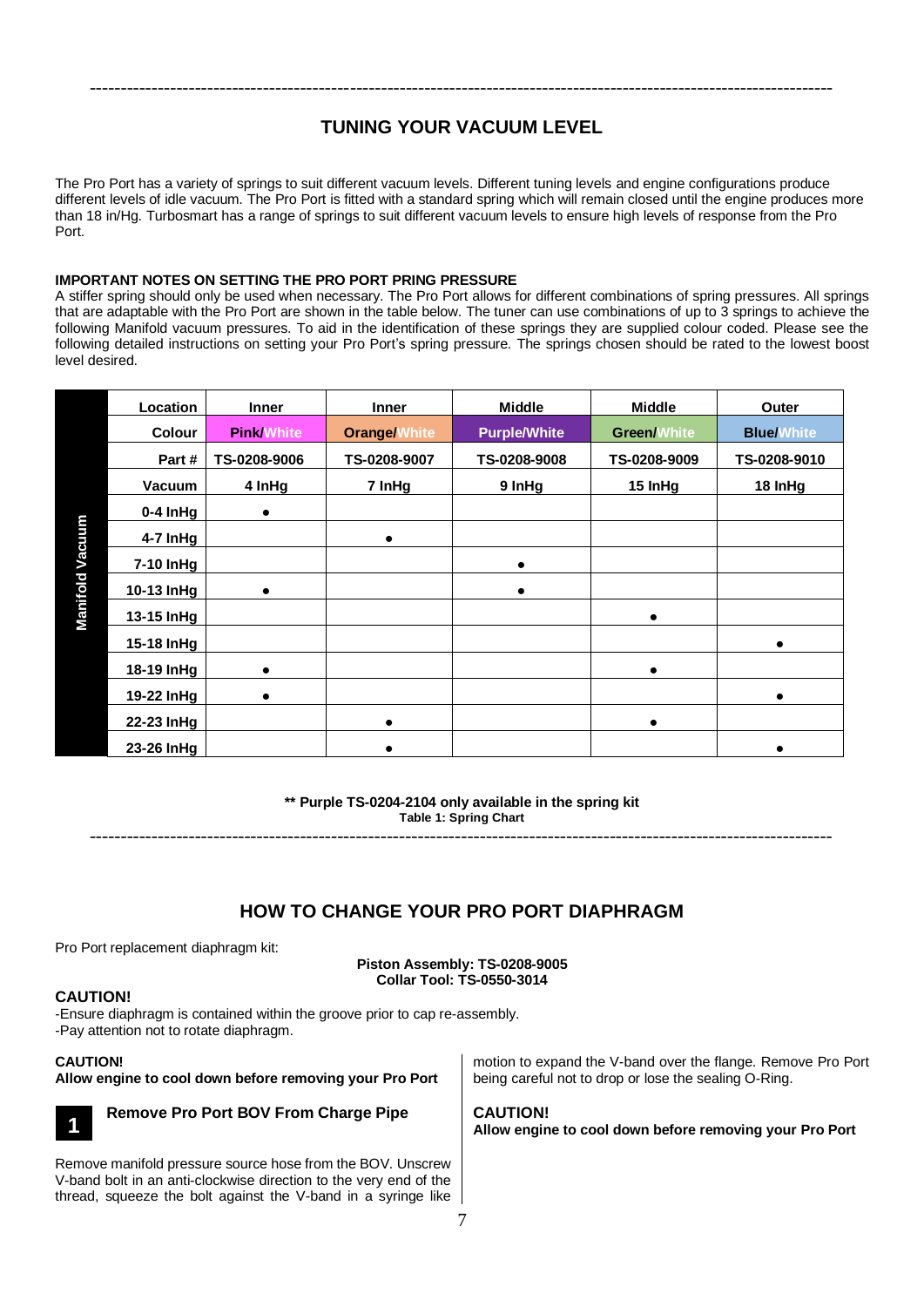**2**

## **Remove Top Cap**

Prior to removing the Pro Port cap, remove all fittings from the **3** 1/8"NPT ports. Press down with light to medium load on the cap in a press or vice. Unscrew locking collar with a collar tool **(TS-0550-3014)** in an anti-clockwise direction until completely disengaged and gently remove tension from the press or vice allowing the spring to expand, finally remove cap when the spring has stopped expanding.

### **CAUTION!**

**Use soft jaws to prevent cosmetic damage.** 

#### **CAUTION!**

**Maintain downward pressure on cap while removing collar or non-repairable thread damage will occur.**



Lift the piston assembly out of the body of the Pro Port, use a O-**3** Ring pick to lift the bead of the diaphragm out of the groove if necessary. Clean all components removing all dirt and dust from the assembly.

Inspect for Damage before inserting new piston assembly into Pro Port Body. Ensure Diaphragm bead is seated correctly in the groove on the body.



# **4**

#### **Change Piston Guide**

——<br>The Pro Port Piston replacement kit includes a new guide that is to be fitted to the cap.

This guide is held into the cap with Loctite and will require some effort to remove, Hold the cap in a way that does not distort or damage the cap in any way, use a friction wrench to undo the guide from the cap in and anticlockwise direction (standard Right-Hand thread). Clean any debris from the cap and replace with the new guide applying a small amount of red 271 thread locker to the threads.



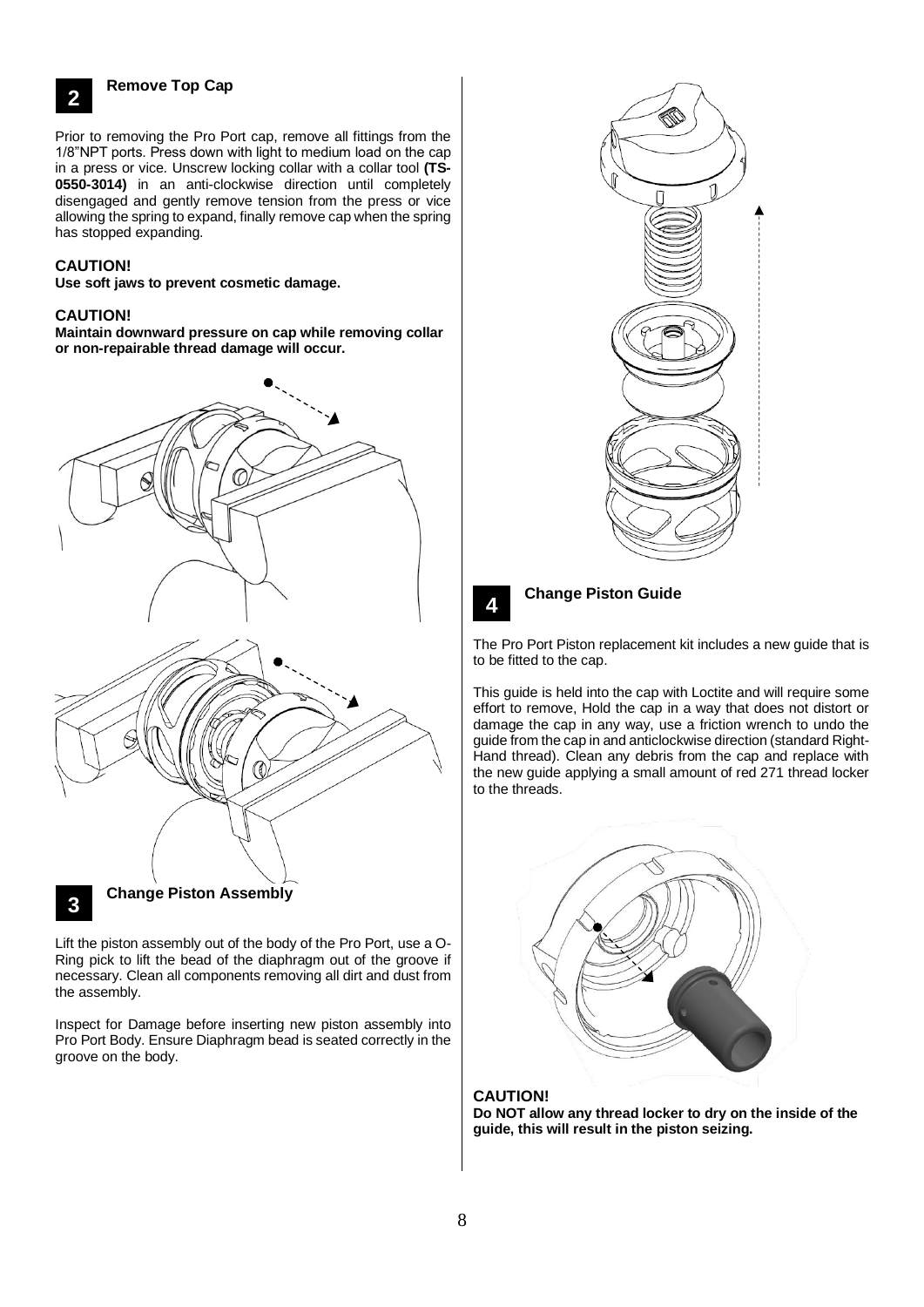### **Familiarise Yourself with Cap and Body Notches**

Locate cap and body notches and grooves which dictate the alignment of the cap. These notches are used to locate the cap onto the body and must be aligned prior to compression of the cap onto the body.

#### **CAUTION!**

**5 3**

**Ensure notches are aligned and seated home correctly prior to exerting force to tighten collar, permanent damage will occur if these are not aligned correctly**.



**Press Cap onto Body**

Using a press or vice, compress the cap onto the body ensuring **3** the notches are remaining aligned. Once the cap has seated home onto the body, screw the collar down by hand in a clockwise direction. While still in the press or vice, Tighten the collar further with the collar tool until the collar will not turn.



# **CAUTION!**

**Maintain downward pressure on cap while tightening collar or non-repairable thread damage will occur.**

# **HOW TO CONFIGURE SENSOR CAP VERSION**

## <span id="page-8-0"></span>**CAUTION!**

-Applicable to Sensor Cap versions of GenV Pro Port only.

-Cool air flow is required around the actuator to keep the sensor in its operating window.

#### **CAUTION!**

**Allow engine to cool down before removing your Pro Port**



# **Remove Pro Port BOV From Charge Pipe**

Remove manifold pressure source hose from the BOV. Unscrew **3** V-band bolt in an anti-clockwise direction to the very end of the thread, squeeze the bolt against the V-band in a syringe like motion to expand the V-band over the flange. Remove Pro Port being careful not to drop or lose the sealing O-Ring.

## **CAUTION!**

**Allow engine to cool down before removing your Pro Port**



# **Remove Top Cap**

Prior to removing the Pro Port cap, remove all fittings from the **3**1/8"NPT ports. Press down with light to medium load on the cap in a press or vice. Unscrew locking collar with a collar tool **(TS-0550-3014)** in an anti-clockwise direction until completely disengaged and gently remove tension from the press or vice allowing the spring to expand, finally remove cap when the spring has stopped expanding.

## **CAUTION!**

**Use soft jaws to prevent cosmetic damage.** 

## **CAUTION!**

**Maintain downward pressure on cap while removing collar or non-repairable thread damage will occur.**

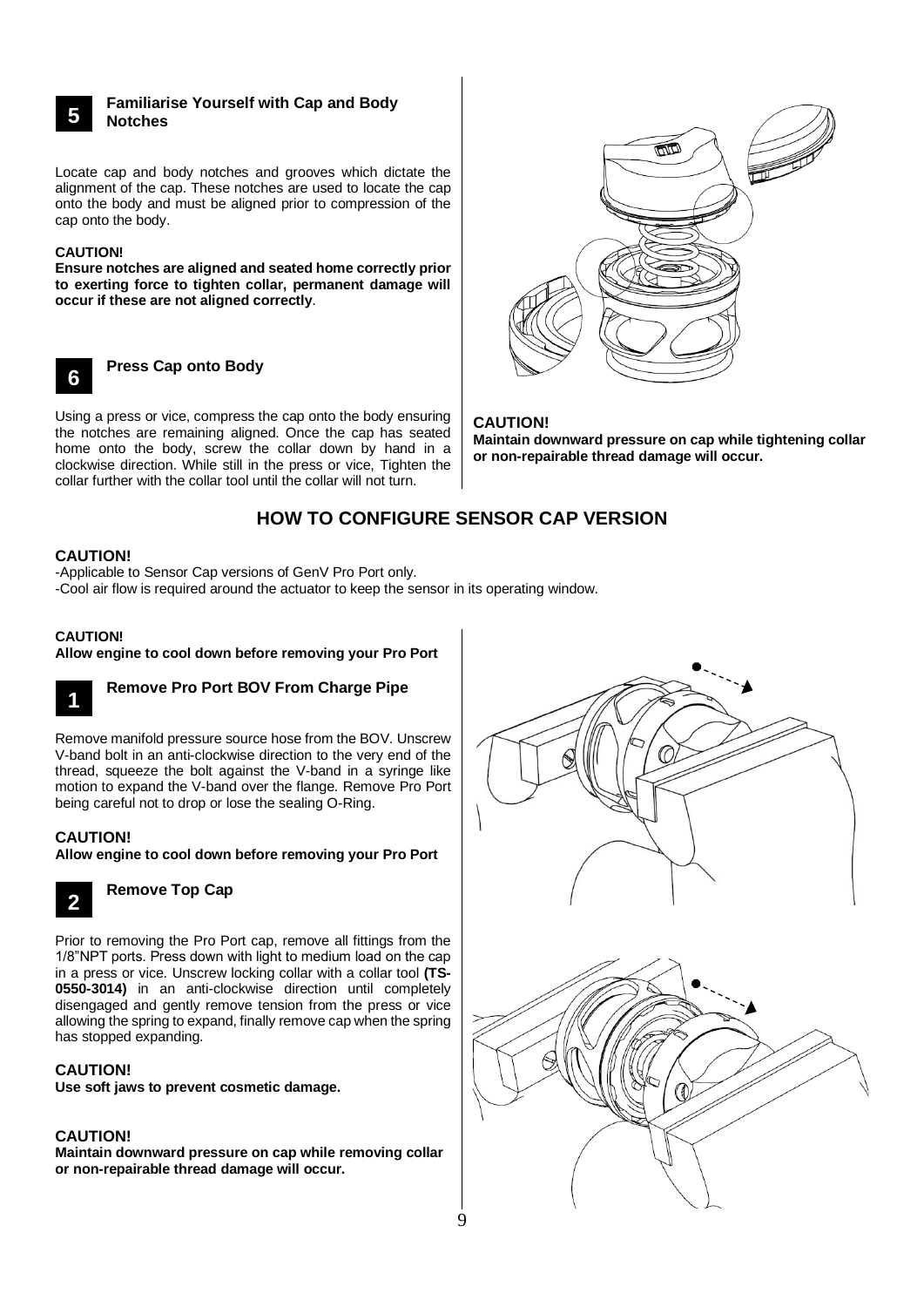# **Install Magnet**

Clean the top of the stem ensuring nothing will impede the **3** installation of the magnet. Fit the magnet into the top of the stem with the marking facing out of the stem ensuring the magnet is placed all the way in.

Apply 243 thread locker to the locking screw provided and screw down with a flat blade screwdriver until firm against the magnet.

# **CAUTION!**

**3**

#### **Excessive force may damage the magnet or threads.**



Inspect for Damage before inserting piston assembly into Pro Port Body. Ensure Diaphragm bead is seated correctly in the groove on the body.





**3**

# **Familiarise Yourself with Cap and Body Notches**

Locate cap and body notches and grooves which dictate the alignment of the cap. These notches are used to locate the cap onto the body and must be aligned prior to compression of the cap onto the body.

### **CAUTION!**

**Ensure notches are aligned and seated home correctly prior to exerting force to tighten collar, permanent damage will occur if these are not aligned correctly**.





**Press Cap onto Body**

Using a press or vice, compress the cap onto the body ensuring **3** the notches are remaining aligned. Once the cap has seated home onto the body, screw the collar down by hand in a clockwise direction. While still in the press or vice, Tighten the collar further with the collar tool until the collar will not turn.

## **CAUTION!**

**Maintain downward pressure on cap while tightening collar or non-repairable thread damage will occur.**

10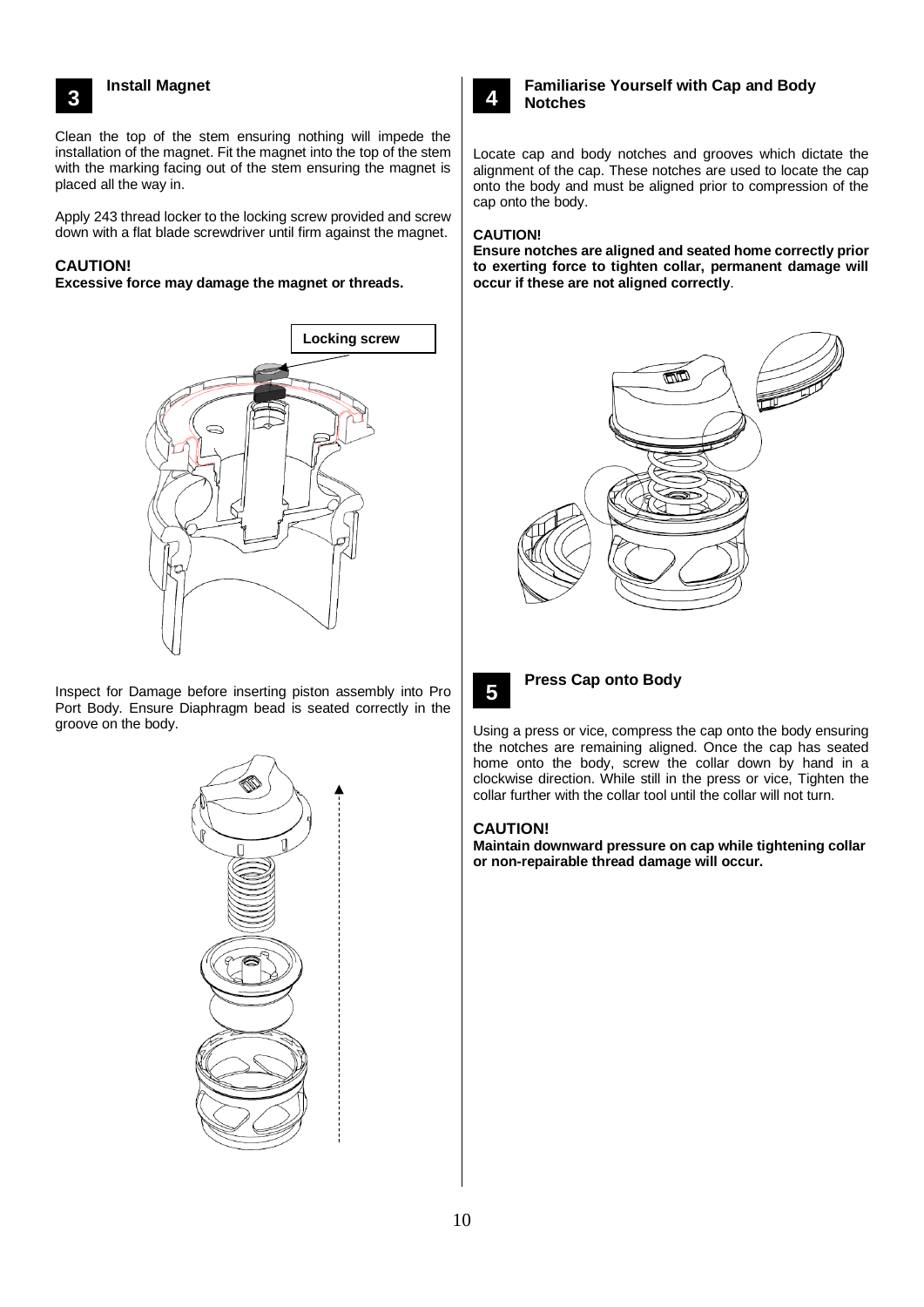**6**

#### **Wiring**

Your new Turbosmart sensor cap required installation of the **3** sensor into the cap, apply a small amount of 243 Loctite to the threads of the sensor housing and screw into the cap of the Pro Port by hand. If and grabbing is felt stop and try again ensuring the sensor is properly seated within the housing. The Sensor is supplied with unterminated wires for you to fit the connector of your choice.



Connect the wires to your data logger accordingly. Use a highquality connection to reduce noise and calibration fluctuation.

Ensure that the wiring is properly shielded from external heat sources.

#### **CAUTION!**

**To ensure longevity from the sensor, ensure adequate airflow is supplied directly to the sensor to avoid overheating or sensor failure.**

**Turbosmart HE sensor has an operation temperature window of -40C up to 170ºC (340ºF) junction temperature, for temperatures outside of this window the VOUT will revert to less than 2.5V** 

**Temperature exposure above 260ºC (500ºF) can cause permanent damage to the sensor. Calibration\***



Insert the relevant calibration curve into your data logger for the product family you have.

| Valve Lift (mm) | Vouт  |  |  |
|-----------------|-------|--|--|
| 0               | 2.314 |  |  |
| 1               | 2.272 |  |  |
| $\overline{2}$  | 2.246 |  |  |
| 3               | 2.214 |  |  |
| 4               | 2.173 |  |  |
| 5               | 2.127 |  |  |
| 6               | 2.085 |  |  |
| 7               | 2.007 |  |  |
| 8               | 1.899 |  |  |
| 9               | 1.821 |  |  |
| 10              | 1.697 |  |  |
| 11              | 1.544 |  |  |
| 12              | 1.347 |  |  |
| 13              | 1.242 |  |  |
|                 |       |  |  |

#### **CAUTION!**

**Ensure magnet is installed in the correct direction if Vout is more than 2.5V If the magnet reads higher, it needs to be flipped 180deg.**

**NOTE!** For best results, each Pro Port should be calibrated to your setup.